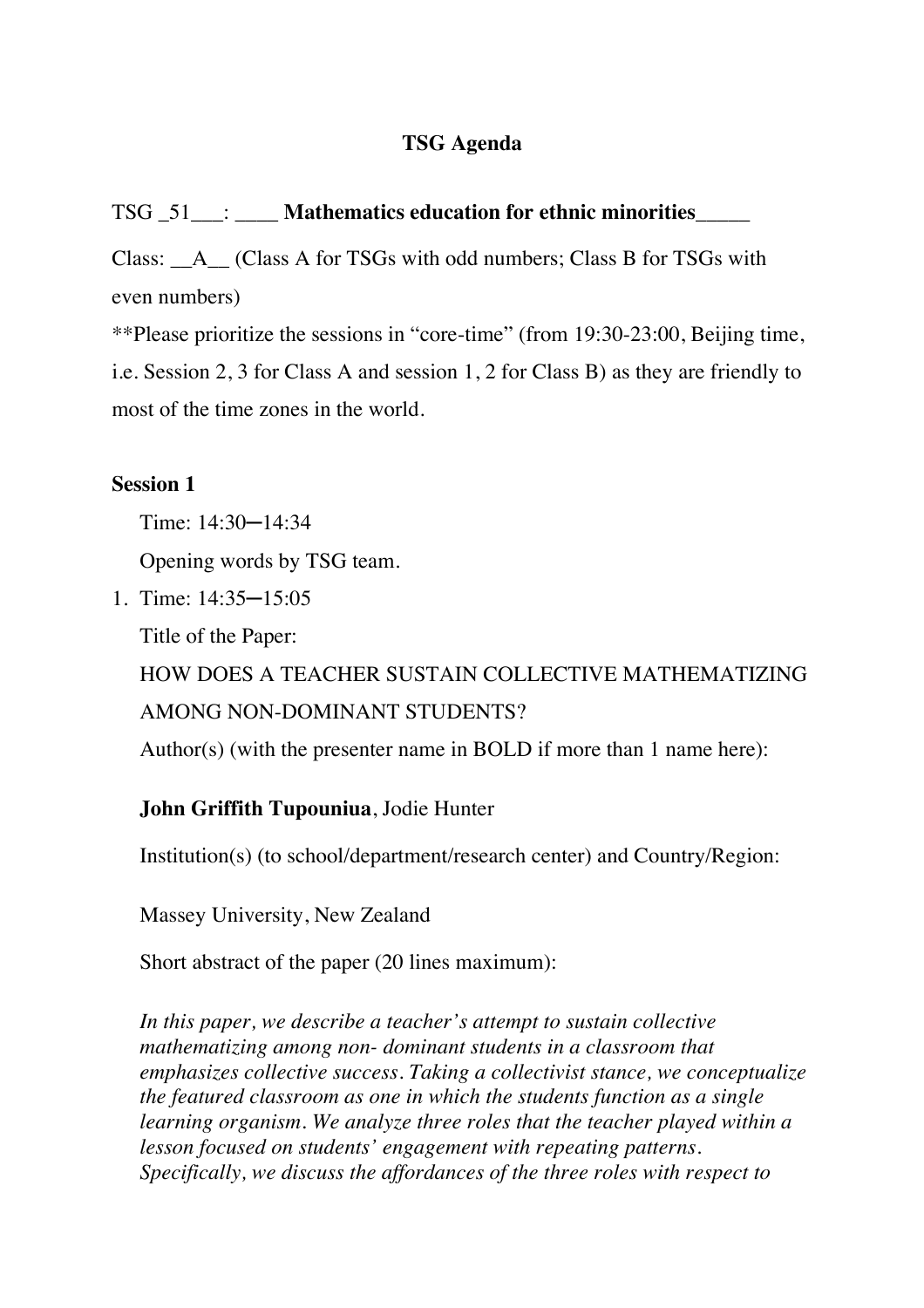*sustaining three characteristics of a classroom that functions as a single learning organism.* 

2. Time: 15:06─15:25

Title of the Paper: CHINESE ETHNIC MINORITIES STUDENTS PERFORMANCE IN MATHEMATICAL PROBLEM POSING Author(s) (with the presenter name in BOLD if more than 1 name here)

## **Lianchun Dong,** Wei He

Institution(s) (to school/department/research center) and Country/Region

Minzu University of China, China

Short abstract of the paper (20 lines maximum):

This study investigates Chinese ethnic minorities students performance in problem posing tasks. A set of mathematics problem posing tasks in three different situations (respectively free, semi-structured and structured situations) was developed to examine students performance in mathematics posing. 105 students in year 5 from Xinjiang Province, China participated in this study. This study found that the number of problems posed by Chinese ethnic minorities students in all three situations is fewer than those by Chinese Han students, but the complexity of the problems posed by Chinese ethnic minorities students in semi-structured and structured situations is not lower than their Chinese Han counterparts.

3. Time: 15:26─15:45

Title of the Paper:

STUDY ON INFLUENCING FACTORS OF MATH ACHIEVEMENTS OF ETHNIC MINORITY SENIOR HIGH SCHOOL STUDENTS IN MAINLAND CHINA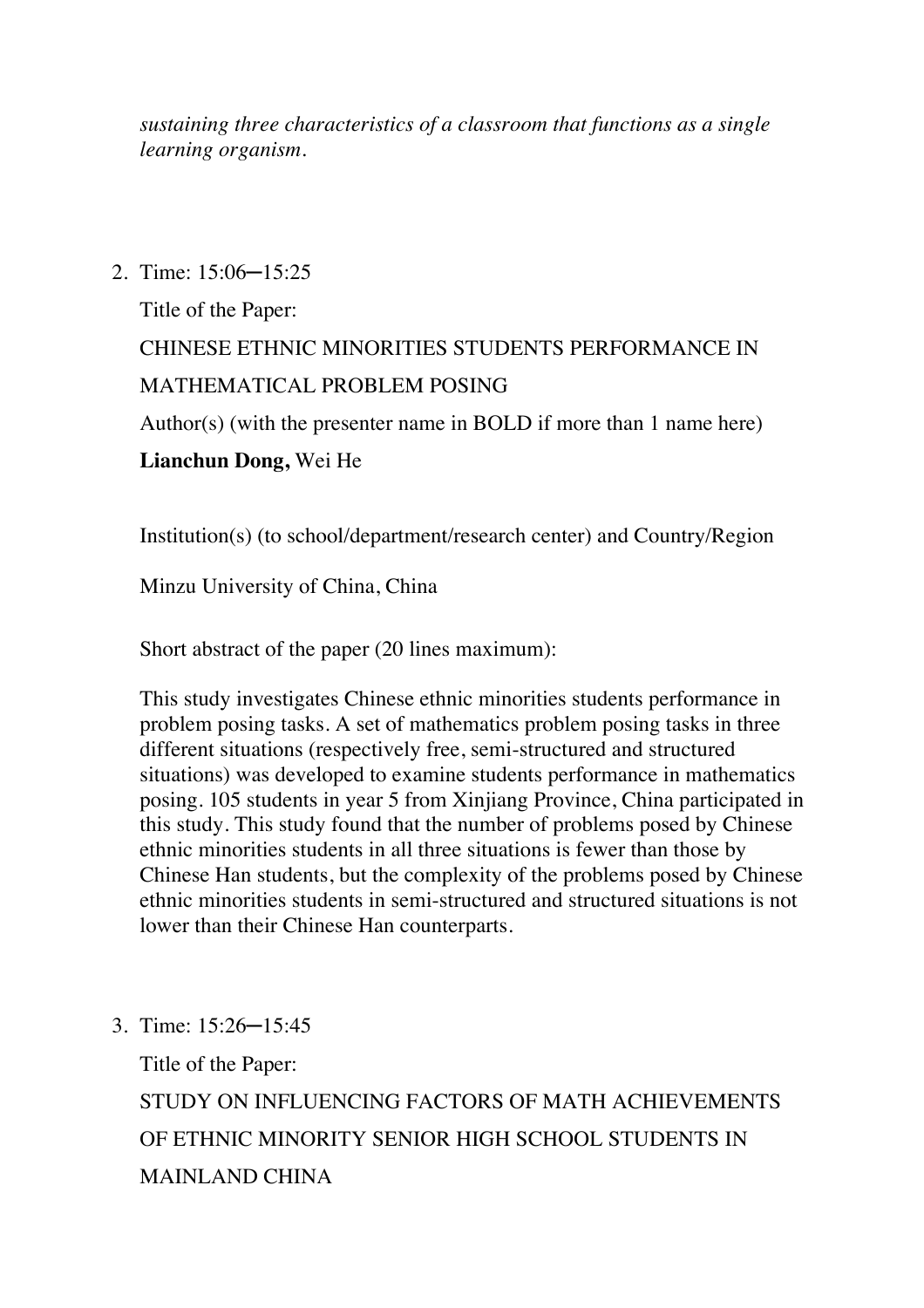Author(s) (with the presenter name in BOLD if more than 1 name here)

Aoxue Su

Institution(s) (to school/department/research center) and Country/Region

College of Science, Minzu university of china, China

Short abstract of the paper (20 lines maximum):

The quality of minority education is related to the cultivation of talents in ethnic areas, the economic development of ethnic areas and the improvement of ethnic quality. Based on a questionnaire survey of 932 teachers and 1873 ethnic minority senior high studentsas well as a students' academic math testthe student and school factors that impact students' math achievement have been studies with the two levels HLM. The results showed that at the student individual levelboys' math achievement was significantly higher than girls; Students who expected to be enrolled in mixed classes had a significantly higher math achievement than those who expected to be enrolled in divided classes; SES had no significant influence on math achievement; students' learning strategies and learning self-efficacy had a significant positive impact on their math achievement and learning selfefficacy was the primary factor. At the school level, the teacher job satisfaction had significant positive effects on student math achievement, and school location meditated the relationship among the expected mode of class and academic performance.

4. Time: 15:46 ─15:55

Title of the Paper:

THE IMPLEMENTATION OF CULTURALLY RESPONSIVE TEACHING PRACTICES INTO THE MATHEMATICS COURSE Author(s) (with the presenter name in BOLD if more than 1 name here)

## **Hsueh-Yun Yu**, Huey-Lien Kao,Kuo-Hua Wang

Institution(s) (to school/department/research center) and Country/Region

National Changhua University of education, Taichung, Taiwan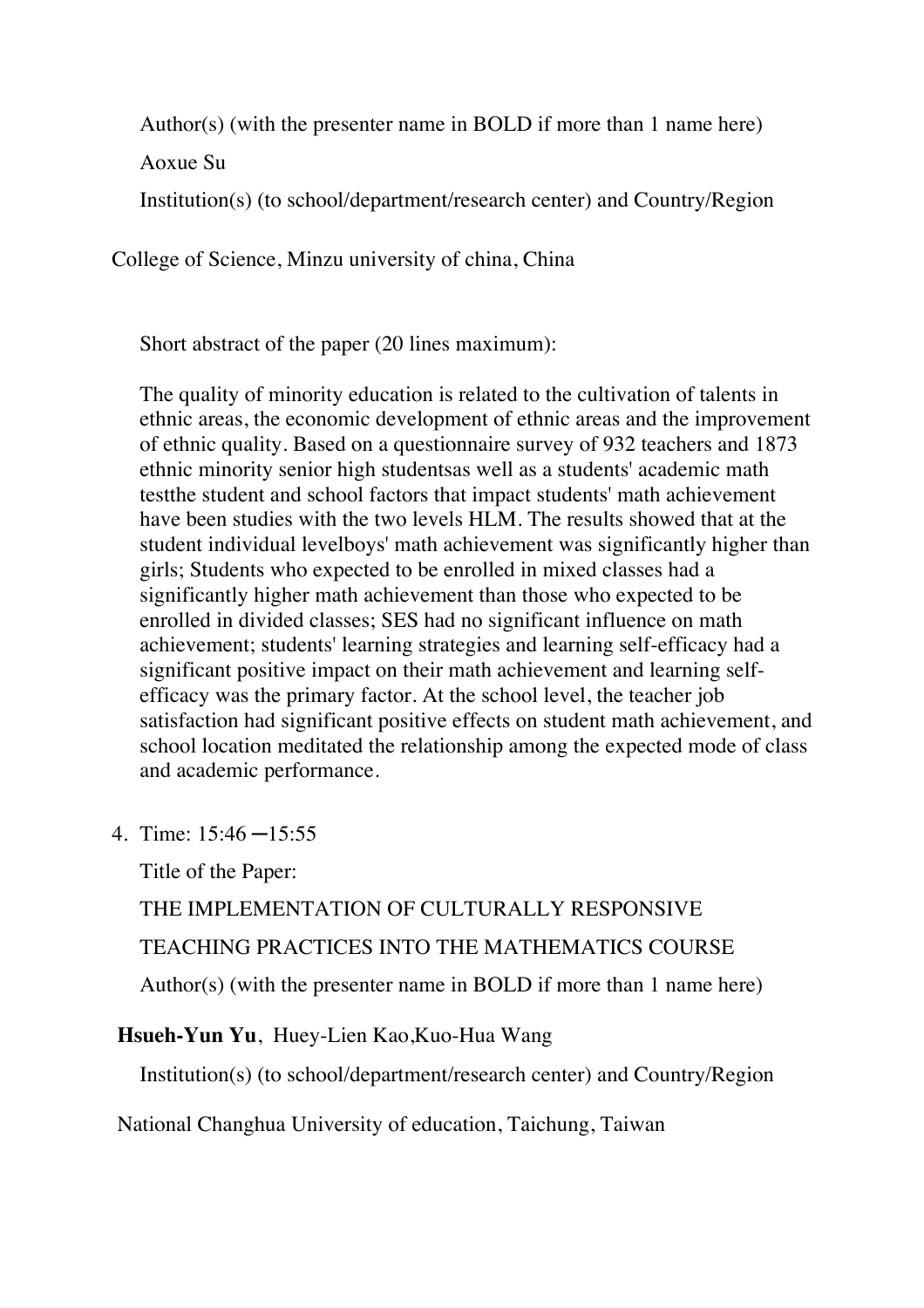Short abstract of the paper (20 lines maximum):

The purpose of this study was from motivating students to engage in Mathematics learning. Using action research, which included the subjects from secondary level in eight grade of Bunun folk. The researcher who designed relevant materials culturally responsive pedagogy of mathematics teaching. Adopted students learning by a series of mathematics question groups, reflections, interactions, interviews with students as well as the pre and post tests. Findings of this study were referent verification for teaching efficiency which also explored the transformations of students learning motivation and the efficiency of mathematics. Students viewpoints toward learning mathematics course had a better understanding after implementing culturally responsive teaching. The conclusions were followed: (a) Students learning motivation had become more positive after experiencing culturally responsive pedagogy of mathematics teaching. (b) Culturally responsive pedagogy of mathematics teaching enhanced students mathematics capabilities and scores efficiently.

5. Time: 15:56─16:30

Round of debate, with questions for the presenters and general reflections form the participants-

………………………………………….

…

#### **Session 2**

………………………………………

1. Time: 19:30─20:00

Title of the Paper:

A Case Study on the Application of "Situational Problems" Teaching Model in

the Mathematics Education of Ethnic Primary School Students

Author(s) (with the presenter name in BOLD if more than 1 name here):

Chang-Jun Zhou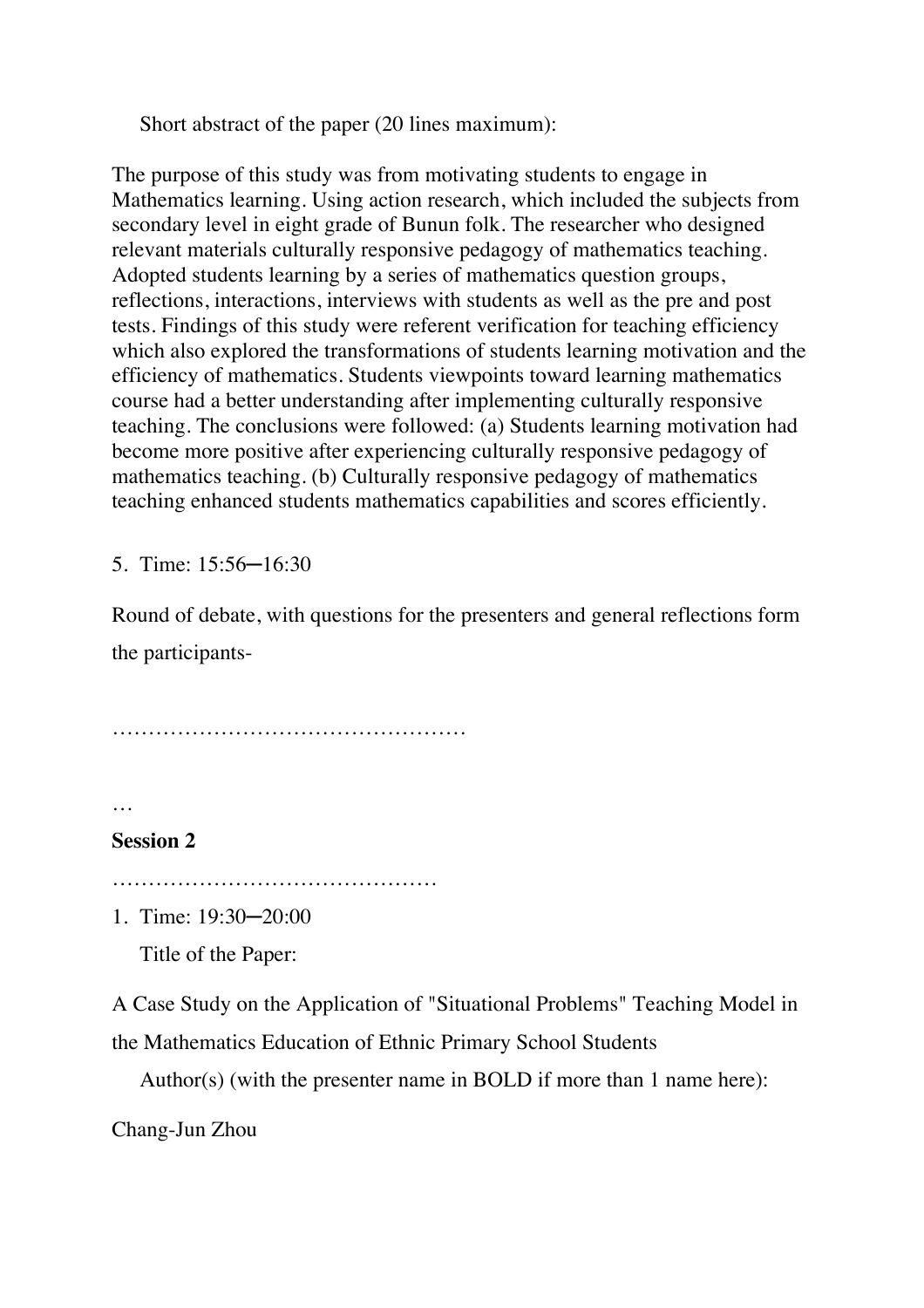Institution(s) (to school/department/research center) and Country/Region:

Dehong teachers college, Mangshi, China

Short abstract of the paper (20 lines maximum):

In this study, 12 primary schools in longchuan County, dehong state, were selected to explore the effects and existing problems of the teaching mode of mathematics "situational problems" in the cross-border ethnic areas of Southwest China. The three-year study from 2014 to 2016 shows that teachers who are culturally sensitive and good at using modern educational methods can use this model to help ethnic students study mathematics and achieve better results. To apply this teaching model in ethnic minority areas, the goal of this teaching model can be fully reflected only if we pay attention to the cultivation of the cultural sensitivity quality of the teachers before and after work and enhance their ability to use modern education techniques.

2. Time: 20:01─20:20

Title of the Paper:

# INVESTIGATION ON TEACHER PROFESSIONAL DEVELOPMENT IN MINORITY AREAS: TAKING YAO AUTONOMOUS COUNTY OF LIANNAN, QINGYUAN AS AN EXAMPLE

Author(s) (with the presenter name in BOLD if more than 1 name here)

**Mudan Chen**, Ida A.C. Mok

Institution(s) (to school/department/research center) and Country/Region

Faculty of Education, The University of Hong Kong, HK

Short abstract of the paper (20 lines maximum):

Quality Education in minority areas has been paid much attention in education research. The quality of teachers has been regarded as the key guarantee of quality education. Taking the Yao Autonomous County of Liannan, Qingyuan in Guangdong Province as an example, this study focuses on the professional development of mathematics teachers in minority areas from the perspective of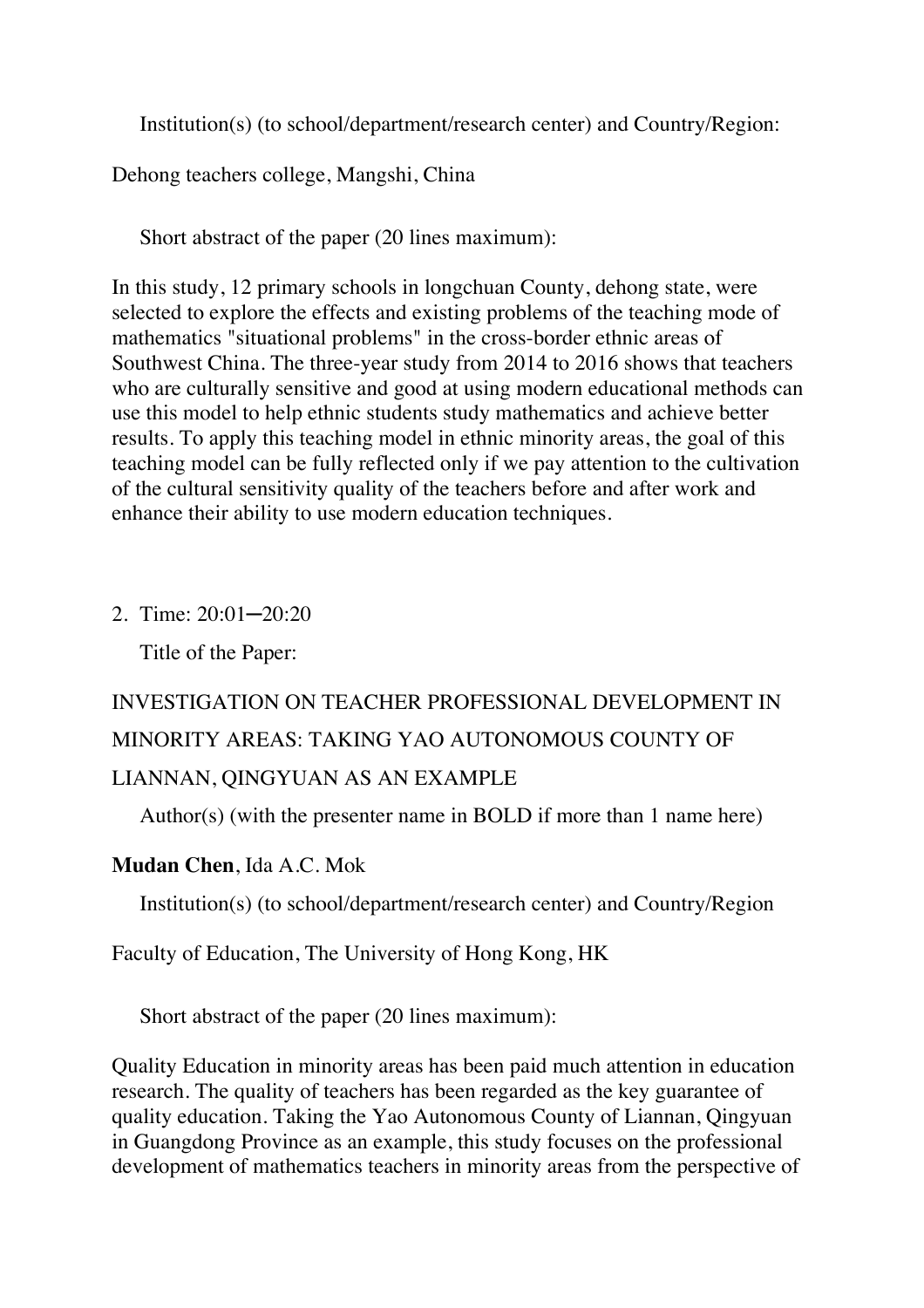Mathematics Pedagogical Content Knowledge (MPCK). By employing the questionnaire survey and in-depth interview, it investigates the current status, studies the degree of contribution of different sources to the development of three dimensions of MPCK, and explores whether characteristic variables have a significant impact on the MPCK development. Hearing the voices of teachers in different contexts and putting forwards schemes for related departments are efficient patterns for accelerating the teacher education development. Although the investigation is only taken place in the certain minority area, education researchers and policy makers can also draw inspiration from it.

3. Time: 20:21─20:30

Title of the Paper:

Renegotiating Recruitment and Retention Efforts: Promoting Teacher Diversity

in Mathematics and Science Classrooms

Author(s) (with the presenter name in BOLD if more than 1 name here)

Christine Darling Thomas, Natalie Simone King

Institution(s) (to school/department/research center) and Country/Region

Georgia State University, (Atlanta, GA), USA

Short abstract of the paper (20 lines maximum):

In this presentation, we share evidence-based strategies on how to recruit and retain diverse mathematics and science teachers. Research suggests that many teachers often underestimate the potential of students of color to excel in the STEM disciplines (Brickhouse, Lowery, & Schultz, 2000). These negative perceptions have a tendency to discourage students from realizing their true potentials and perceiving themselves as STEM talent. Although researchers have analyzed various challenges and strategies to decrease the impact of resisting factors, increasing teachers capacity to create equitable mathematics and science learning spaces within urban settings continues to remain a challenge (Fraser-Abder, Atwater, and Lee, 2006; Kokka, 2016). These realities reify the need to explore innovative ways to prepare and develop culturally competent STEM teachers who can thrive even in the most challenging working conditions. We provide potential approaches and solutions so that the relatively homogeneous and static demographic of the teaching workforce (particularly in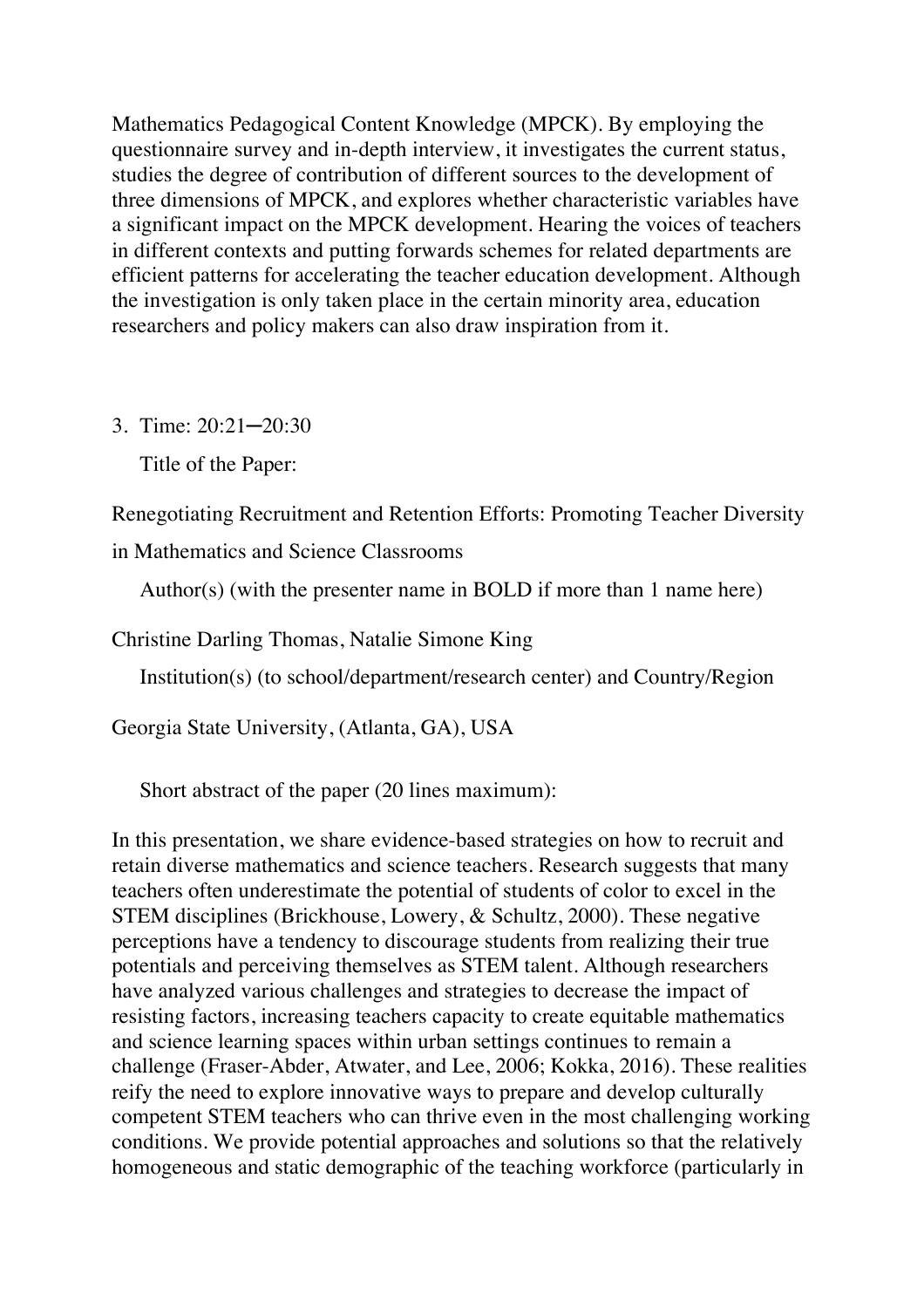mathematics and science) can begin to adequately reflect the dynamism and racial and ethnic diversity of U.S. students.

4. Time: 20:31─21:00

Round of debate, with questions for the presenters and general reflections

## **Session 3**

………………………………………

1. Time: 21:30 ─22:00

Title of the Paper:

## RETHINKING ETHNOGRAPHY IN MATHEMATICS EDUCATION OF ETHNIC MINORITIES

Author(s) (with the presenter name in BOLD if more than 1 name here):

#### **Carolina Tamayo**, Aldo Parra

Institution(s) (to school/department/research center) and Country/Region:

Universidade Federal de Minas Gerais/Brazil. Mathematics Department, Universidad del Cauca/Colombia.

Short abstract of the paper (20 lines maximum):

This text aims to problematize ethnography in research conducted on ethnic minorities, by provoking a movement of deconstruction of the certainties caused by the uses of this method, tracing lines of escape to understand that ethnography carries with it a series of assumptions that create limitations of political and epistemological nature for mathematics education research, and some of those limitations end up undermining the possibility of reaching a new understanding of mathematics as a sociocultural practice.

2. Time: 22:01─22:20

Title of the Paper: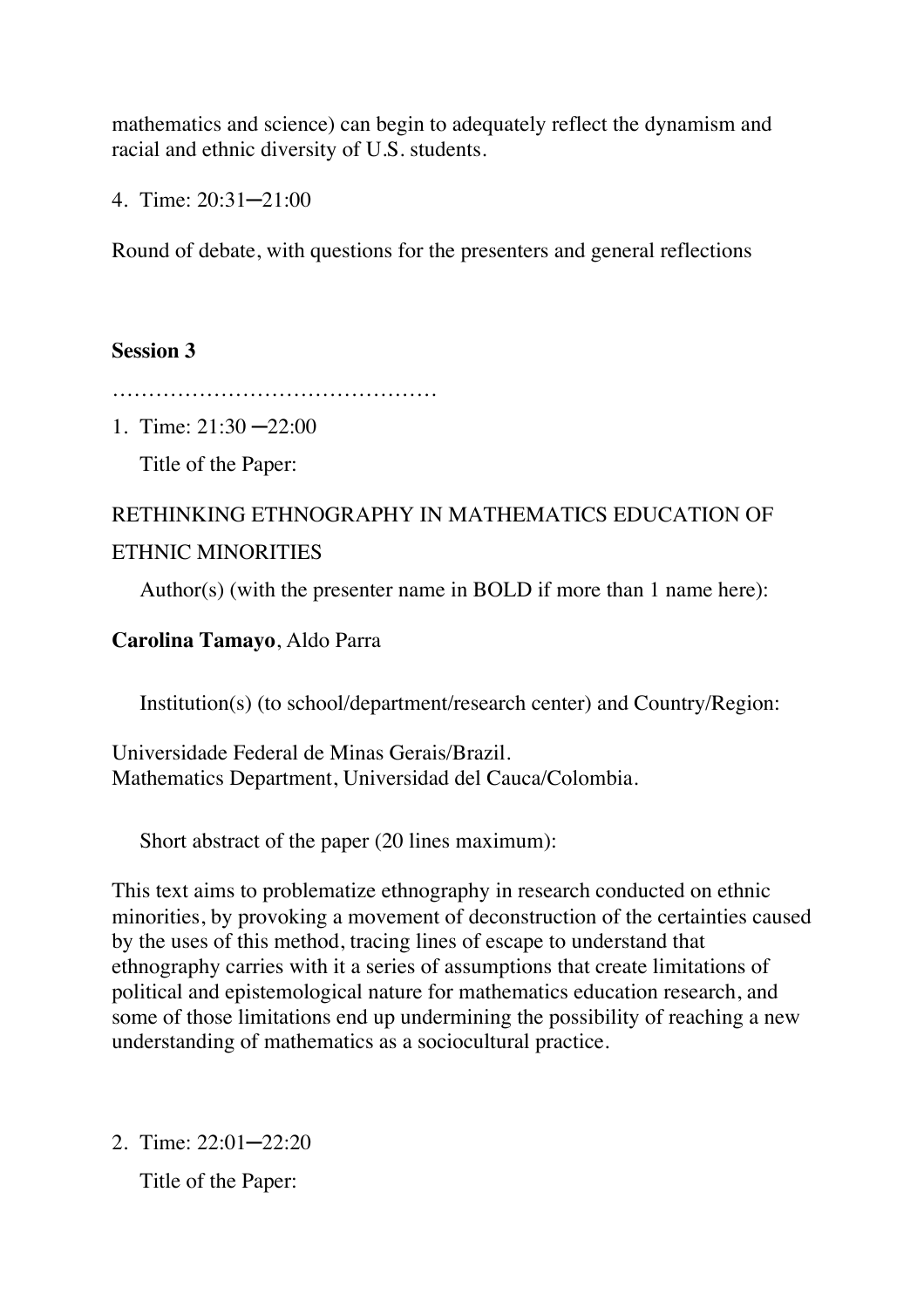# INVESTIGATION AND RESEARCH ON MATHEMATICAL CULTURE ACCOMPLISHMENT OF PRIMARY SCHOOL MATHEMATICS TEACHERS IN ETHNIC MINORITY AREAS

Author(s) (with the presenter name in BOLD if more than 1 name here)

Jun Wu, Jing Ting

Institution(s) (to school/department/research center) and Country/Region

Yunnan Normal University, Kunming, China

Short abstract of the paper (20 lines maximum):

The accomplishment of teachers in ethnic minority areas is the key to the reform of national education. The promotion of mathematics culture accomplishment is of great significance to the promotion of the professional development of primary school mathematics teachers. Based on the questionnaire and interview survey of 760 primary school mathematics teachers in ethnic minority areas of Yunnan, this research shows that, the mathematics culture accomplishment of primary school mathematics teachers in ethnic minority areas are generally at a medium level, there are significant differences in ethnicity, gender, urban and rural areas. Therefore, it is necessary to set up a "primary school mathematics culture" course; establish a primary school mathematics culture teacher community; and integrate the national mathematics culture into primary school mathematics teaching.

3. Time: 22:21─22:30

Title of the Paper:

## PREPARING THE NEXT GENERATION OF STEM INNOVATORS

Author(s) (with the presenter name in BOLD if more than 1 name here)

Daniela Cabrera, Jose David Fonseca, Gerardo Lopez